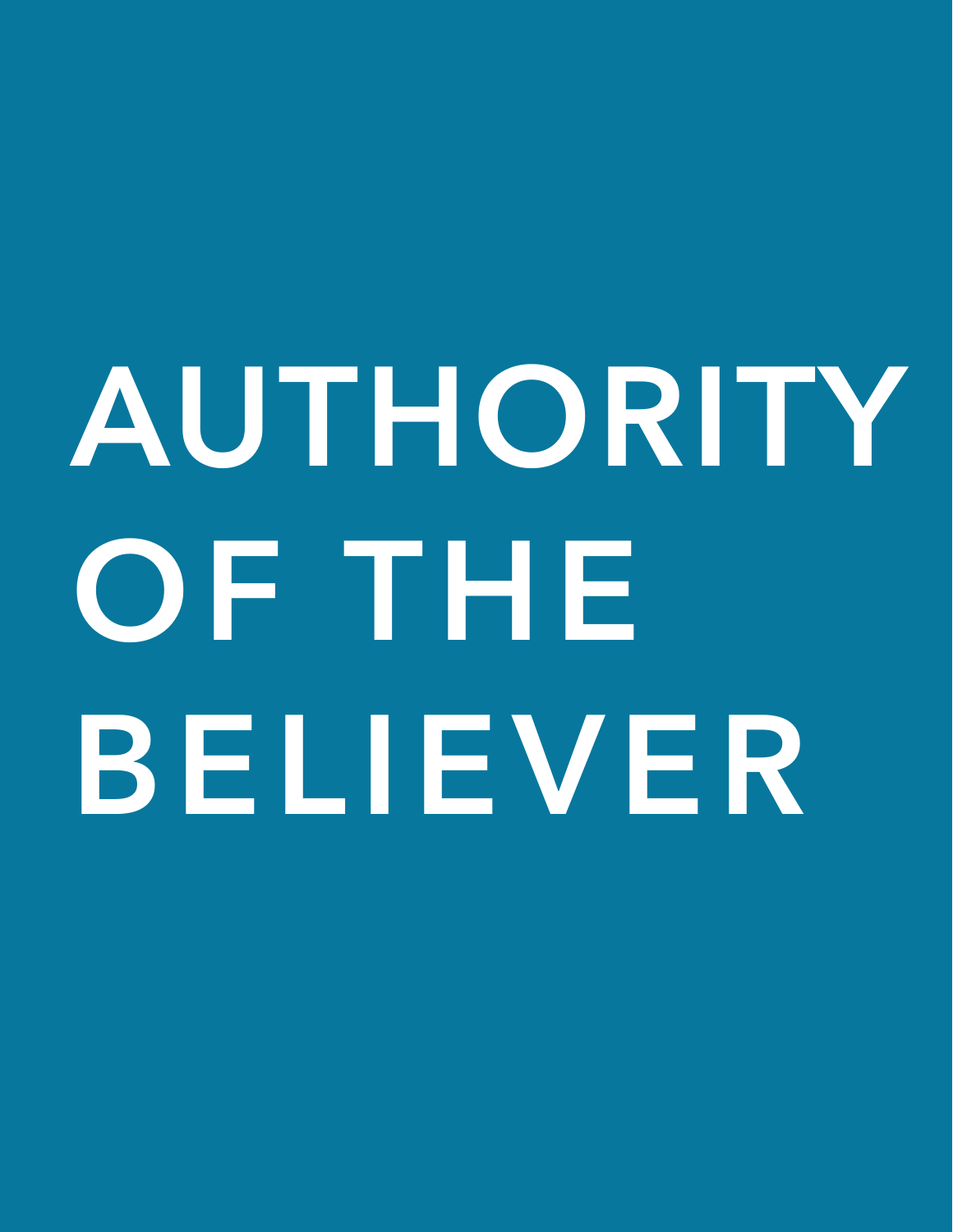**CARRYING OUT JESUS' MINISTRY RE-QUIRES JESUS' AUTHORITY AND POW-ER.** IN ORDER TO FLOURISH IN ALL GOD HAS PLANNED FOR HIS CHURCH, AND FOR US AS INDIVIDUALS, WE MUST LEARN TO USE THE AUTHORITY HE HAS GIVEN US. IT IS THE DIFFERENCE BE-TWEEN A TOY GUN AND A BAZOOKA. WHEN WE COME TO MINISTER, WE DO NOT COME IN OUR OWN POWER AND AUTHORITY.

What can we do to change anything? As most of us have probably experienced, we are powerless to preach, love, heal, or do any effective ministry on our own. Nothing good comes from our own ideas and abilities alone. Flesh cannot overcome the impossible, but with God, ALL things are possible (Mark 10:27). We should never come in our own name, but in the name of Jesus. He has all the power and authority, and we have none. Therefore, we need His authority and His power to do His work. This changes the way we view just about every area of our lives! Paul makes it clear in 1 Corinthians 4 that the kingdom of God is not about great words, but real power.

BUT I WILL COME TO YOU VERY SOON, IF THE LORD IS WILLING, AND THEN I WILL FIND OUT NOT ONLY HOW THESE ARRO-GANT PEOPLE ARE TALKING, BUT WHAT POWER THEY HAVE. FOR THE KINGDOM OF GOD IS NOT A MATTER OF TALK BUT OF POWER. *\_1 CORINTHIANS 4:19-20 (NIV)* 

BUT WHEN THE HOLY SPIRIT HAS COME UPON YOU, YOU WILL RECEIVE POW-ER AND WILL TELL PEOPLE ABOUT ME EVERYWHERE IN JERUSALEM, THROUGH-OUT JUDEA, IN SAMARIA, AND TO THE ENDS OF THE EARTH. *\_ACTS 1:8 (NLT)* 

# **THE DISTINCTION BETWEEN AUTHORITY & POWER**

While God's authority and power are inseparably related, there is a distinct difference between them. Jesus was identified as having God's authority and power; likewise, Jesus gave both authority and power to His disciples.

ALL THE PEOPLE WERE AMAZED AND SAID TO EACH OTHER, "WHAT IS THIS TEACH-ING? WITH **AUTHORITY AND POWER** HE GIVES ORDERS TO EVIL SPIRITS AND THEY COME OUT!" *\_LUKE 4:36 (NIV)* 

HE CALLED THE TWELVE TOGETHER, AND GAVE THEM **POWER AND AUTHORITY**  OVER ALL THE DEMONS, AND TO HEAL DISEASES. *\_LUKE 9:1 (NIV)*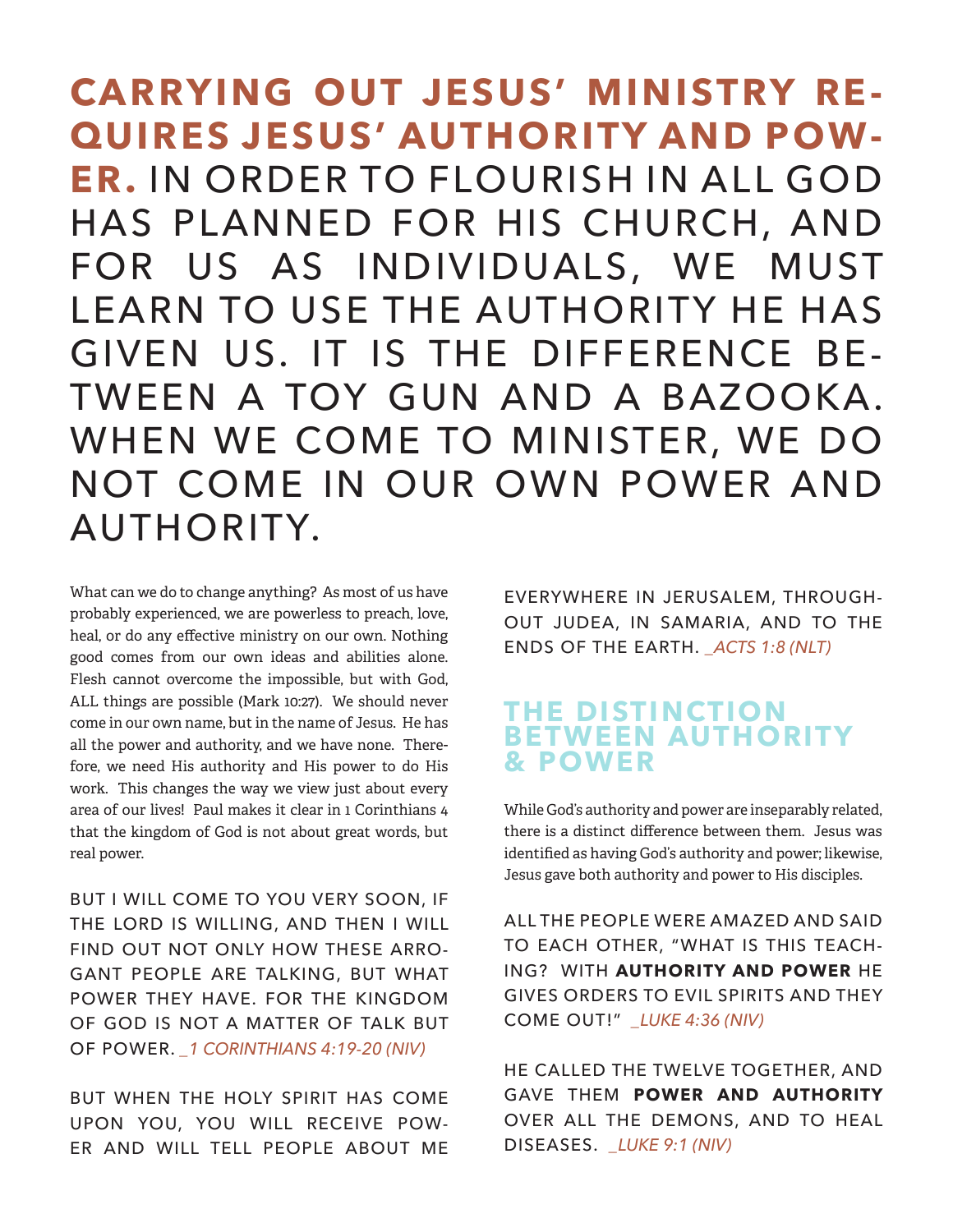# **DEFINING THE DIFFERENCE BETWEEN AUTHORITY AND POWER**

### **1. AUTHORITY IS THE** *RIGHT* **TO RULE.**

Authority is based upon given position, and this position gives that person the right to rule within the limits and scope of a designated authority.

*ILLUSTRATION: A police officer has authority in his precinct as defined by the government of the land. But he would not have any authority to police people in other cities or countries. Likewise, the officer could not march into a battalion headquarters on a military base and start directing soldiers. That would be outside his or her realm of authority.*

### **2. POWER IS THE** *ABILITY* **TO RULE.**

God extends His power to believers to exercise His authority on earth, to continue His ministry. This is why He gave it to His disciples, as we read in Luke 9; and it is why, at His ascension, He instructed the disciples and the 120 not to go out and do ministry until they received God's power from heaven. Every believer in Jesus Christ has His extended authority, but many do do not use their authority in power. So the resource is available, yet lies dormant!

IT WAS ALSO WRITTEN THAT THIS MESSAGE WOULD BE PROCLAIMED IN THE AUTHORITY OF HIS NAME TO ALL THE NATIONS, BEGINNING IN JERUSALEM: "THERE IS FORGIVENESS OF SINS FOR ALL WHO REPENT.'" YOU ARE WITNESSES OF ALL THESE THINGS. "AND NOW I WILL SEND THE HOLY SPIRIT, JUST AS MY FATHER PROMISED. BUT STAY HERE IN THE CITY UNTIL THE HOLY SPIRIT COMES AND FILLS YOU WITH POWER FROM HEAVEN." *\_LUKE 24:47-49 (NLT)* 

# **CHRIST'S AUTHORITY IS ULTIMATE AND IS THE SOURCE OF OUR AUTHORITY**

. . . THESE ARE IN ACCORDANCE WITH THE WORKING OF THE STRENGTH OF HIS MIGHT WHICH HE BROUGHT ABOUT IN CHRIST, WHEN HE RAISED HIM FROM THE DEAD, AND SEATED HIM AT HIS RIGHT HAND IN THE HEAVENLY PLACES, FAR ABOVE ALL RULE AND AUTHORITY AND POWER AND DOMINION, AND EVERY NAME THAT IS NAMED, NOT ONLY IN THIS AGE, BUT ALSO IN THE ONE TO COME. AND HE PUT ALL THINGS IN SUBJECTION UNDER HIS FEET, AND GAVE HIM AS HEAD OVER ALL THINGS TO THE CHURCH. . . AND GOD RAISED US UP WITH CHRIST AND SEATED US WITH HIM IN THE HEAVENLY REALMS IN CHRIST JESUS. *\_EPHESIANS 1:19-22 (NASB)* 

BLESSED BE THE GOD AND FATHER OF OUR LORD JESUS CHRIST, WHO HAS BLESSED US WITH EVERY SPIRITUAL BLESSING IN THE HEAVENLY PLACES [HEAVENLIES REALM] IN CHRIST. *\_EPHESIANS 1:3 (NASB)* 

No one and no thing has greater power or authority than Jesus. God has placed all things under Jesus' feet and Satan cannot stand against Jesus' authority. The "every spiritual blessing" that is mentioned in Ephesians 1:3 does not mean the spiritually "warm and fuzzy" feeling we get while listening to a favorite worship album. The blessings described are spiritual resources, capacities, weapons, and gifts that are not a part of our personalities or natural abilities. These blessings can only come from God Himself. They include our position in Christ and our weapons in Christ—both of which allow us to operate in the heavenlies (the spiritual realm). Being "in Christ" is the key that opens these spiritual blessings up to us. The foundation is understanding our authority in Christ.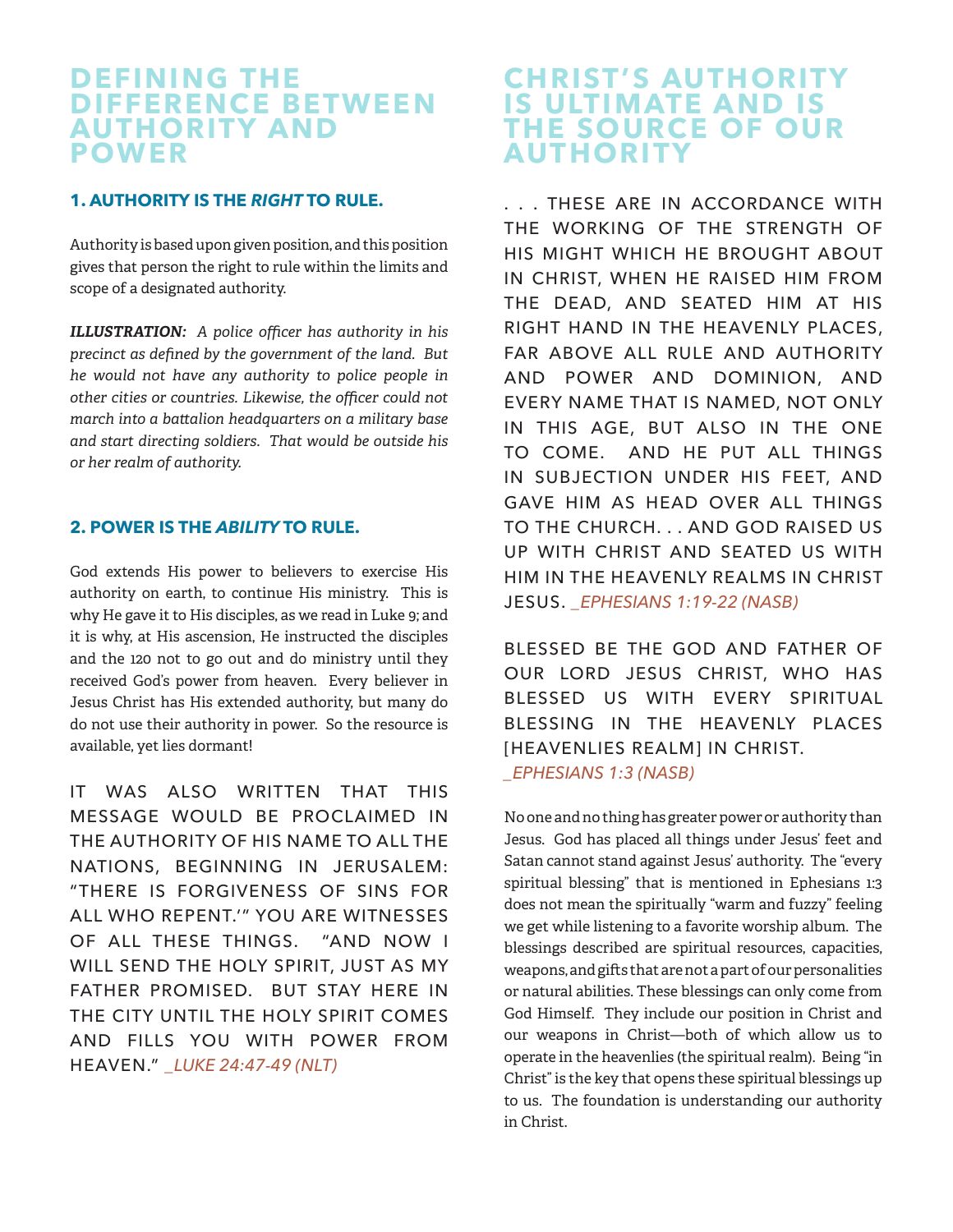# **JESUS MINISTERED IN & UNDER AUTHORITY AND SO SHOULD WE**

Not only did Jesus marvel and respond to people who understood and lived in authority, He also lived a life in and under authority Himself. Though Jesus was fully God, He still lived a life of submission to authority as a man. The Gospels demonstrate that He lived under the authority of His father as well as human authorities. If we want to move in the power and authority of God, we must follow in the footsteps of Christ by walking in obedience to God and His delegated authorities. If we cannot submit to the authority of appointed authorities in our lives, how can we submit to God?

BUT I DO NOTHING WITHOUT CONSULTING THE FATHER. I JUDGE AS I AM TOLD. AND MY JUDGMENT IS ABSOLUTELY JUST, BECAUSE IT IS ACCORDING TO THE WILL OF GOD WHO SENT ME; IT IS NOT MERELY MY OWN. *\_JOHN 5:30 (NLT)* 

SO JESUS TOLD THEM, "I'M NOT TEACHING MY OWN IDEAS, BUT THOSE OF GOD WHO SENT ME." *\_JOHN 7:16 (NLT)* 

I HAVE MUCH TO SAY ABOUT YOU AND MUCH TO CONDEMN, BUT I WON'T. FOR I SAY ONLY WHAT I HAVE HEARD FROM THE ONE WHO SENT ME, AND HE IS TRUE. SO JESUS SAID, "WHEN YOU HAVE LIFTED UP THE SON OF MAN ON THE CROSS, THEN YOU WILL REALIZE THAT I AM HE AND THAT I DO NOTHING ON MY OWN, BUT I SPEAK WHAT THE FATHER TAUGHT ME." \_*JOHN 8:26; 28 (NLT)* 

I DON'T SPEAK ON MY OWN AUTHORITY. THE FATHER WHO SENT ME GAVE ME HIS OWN INSTRUCTIONS AS TO WHAT I SHOULD SAY. AND I KNOW HIS INSTRUCTIONS LEAD TO ETERNAL LIFE; SO I SAY WHATEVER THE FATHER TELLS ME TO SAY! *\_JOHN 12:49-50 (NLT)* 

"NOW TELL US WHAT YOU THINK ABOUT THIS: IS IT RIGHT TO PAY TAXES TO CAESAR OR NOT?" BUT JESUS KNEW THEIR EVIL MOTIVES. "YOU HYPOCRITES!" HE SAID. "WHY ARE YOU TRYING TO TRAP ME? HERE, SHOW ME THE COIN USED FOR THE TAX." WHEN THEY HANDED HIM A ROMAN COIN, HE ASKED, "WHOSE PICTURE AND TITLE ARE STAMPED ON IT?" "CAESAR'S," THEY REPLIED. "WELL, THEN," HE SAID, "GIVE TO CAESAR WHAT BELONGS TO CAESAR, AND GIVE TO GOD WHAT BELONGS TO GOD."

*\_MATTHEW 22:17-21 (NLT)* 

HOWEVER, WE DON'T WANT TO OFFEND THEM, SO GO DOWN TO THE LAKE AND THROW IN A LINE. OPEN THE MOUTH OF THE FIRST FISH YOU CATCH, AND YOU WILL FIND A LARGE SILVER COIN. TAKE IT AND PAY THE TAX FOR BOTH OF US. *\_MATTHEW 17:27 (NLT)* 

"I WILL PROVE THAT I, THE SON OF MAN, HAVE THE AUTHORITY ON EARTH TO FORGIVE SINS." THEN JESUS TURNED TO THE PARALYZED MAN AND SAID, "STAND UP, TAKE YOUR MAT, AND GO ON HOME, BECAUSE YOU ARE HEALED!" FEAR SWEPT THROUGH THE CROWD AS THEY SAW THIS HAPPEN RIGHT BEFORE THEIR EYES. THEY PRAISED GOD FOR SENDING A MAN WITH SUCH GREAT AUTHORITY. *\_MATTHEW 9:6; 8 (NLT)* 

# **JESUS GIVES HIS AUTHORITY TO US**

It is obvious to us that Christ had authority from God. He was, after all, God incarnate. It is also easily understood from Scripture that the disciples were given the authority and power to do the very things Jesus was doing. But are we to continue on in this same authority even today—continuing the ministry of Jesus? Is there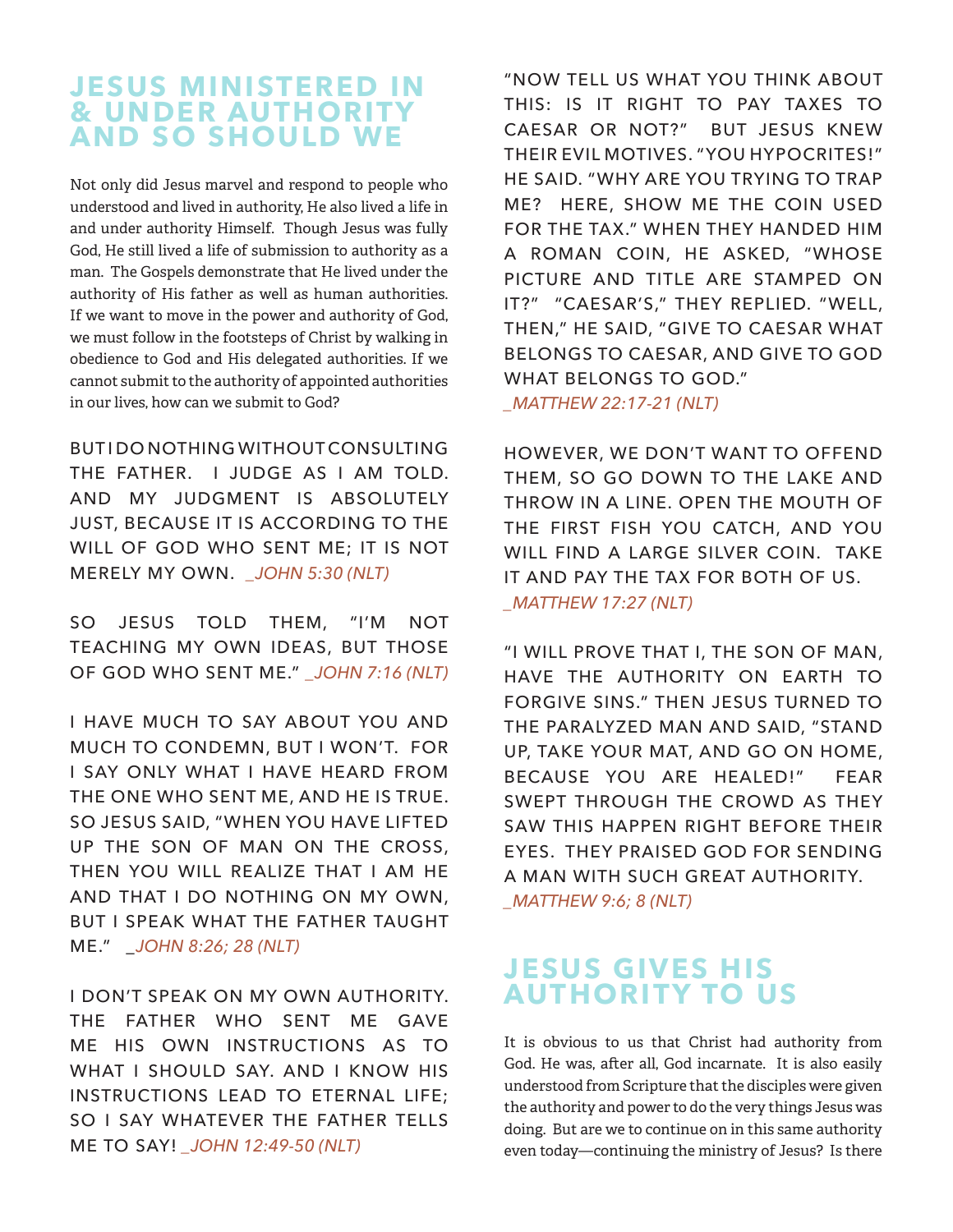biblical precedent to believe that we have been given this same authority?

### **1. THE TWELVE DISCIPLES RECEIVED CHRIST'S AUTHORITY.**

ONE DAY JESUS CALLED TOGETHER HIS TWELVE APOSTLES AND GAVE THEM POWER AND AUTHORITY TO CAST OUT DEMONS AND TO HEAL ALL DISEASES. *\_LUKE 9:1 (NLT)* 

### **2 THE SEVENTY-TWO DISCIPLES RECEIVED CHRIST'S AUTHORITY.**

THE LORD NOW CHOSE SEVENTY-TWO OTHER DISCIPLES AND SENT THEM ON AHEAD IN PAIRS TO ALL THE TOWNS AND VILLAGES HE PLANNED TO VISIT …WHEN THE SEVENTY-TWO DISCIPLES RETURNED, THEY JOYFULLY REPORTED TO HIM, "LORD, EVEN THE DEMONS OBEY US WHEN WE USE YOUR NAME!" "YES," HE TOLD THEM, "I SAW SATAN FALLING FROM HEAVEN AS A FLASH OF LIGHTNING! AND I HAVE GIVEN YOU AUTHORITY OVER ALL THE POWER OF THE ENEMY, AND YOU CAN WALK AMONG SNAKES AND SCORPIONS AND CRUSH THEM. NOTHING WILL INJURE YOU. *\_LUKE 10:1, 17-19 (NLT)* 

### **3. ALL OF US HAVE RECEIVED CHRIST'S AUTHORITY.**

In Jesus' prayer to the Father in John 17, he prays for His disciples and everyone who would ever believe in Him because of their message. That is us! If you are a follower of Jesus Christ, then you are one of His disciples. You might not be one of the original twelve (neither were the seventy-two listed above who received His authority), but you believe because their message has traveled through the generations from person to person—and finally to your ears.

Jesus makes it clear in this text that we are sent into the world as He was, with the same authority and mission. John 14 states Jesus says that "anyone" who has faith in

Him will actually do even greater things than He. This is a startling revelation and an amazing mission we get to share in.

AS YOU SENT ME INTO THE WORLD, I AM SENDING THEM INTO THE WORLD. I AM PRAYING NOT ONLY FOR THESE DISCIPLES BUT ALSO FOR ALL WHO WILL EVER BELIEVE IN ME BECAUSE OF THEIR TESTIMONY. MY PRAYER FOR ALL OF THEM IS THAT THEY WILL BE ONE, JUST AS YOU AND I ARE ONE, FATHER—THAT JUST AS YOU ARE IN ME AND I AM IN YOU, SO THEY WILL BE IN US, AND THE WORLD WILL BELIEVE YOU SENT ME. *\_JOHN 17:18, 20-21 (NLT)* 

I TELL YOU THE TRUTH, ANYONE WHO HAS FAITH IN ME WILL DO WHAT I HAVE BEEN DOING. HE WILL DO EVEN GREATER THINGS THAN THESE, BECAUSE I AM GOING TO THE FATHER. AND I WILL DO WHATEVER YOU ASK IN MY NAME, SO THAT THE SON MAY BRING GLORY TO THE FATHER. *\_JOHN 14:12-13 (NIV)* 

JESUS CAME AND TOLD HIS DISCIPLES, "I HAVE BEEN GIVEN COMPLETE AUTHORITY IN HEAVEN AND ON EARTH. THEREFORE, GO AND MAKE DISCIPLES OF ALL THE NATIONS, BAPTIZING THEM IN THE NAME OF THE FATHER AND THE SON AND THE HOLY SPIRIT. TEACH THESE NEW DISCIPLES TO OBEY ALL THE COMMANDS I HAVE GIVEN YOU. AND BE SURE OF THIS: I AM WITH YOU ALWAYS, EVEN TO THE END OF THE AGE." *\_MATTHEW 28:18 (NLT)* 

I WILL GIVE YOU THE KEYS OF THE KINGDOM OF HEAVEN; WHATEVER YOU BIND ON EARTH WILL BE BOUND IN HEAVEN, AND WHATEVER YOU LOOSE ON EARTH WILL BE LOOSED IN HEAVEN. *(KEYS REPRESENT AUTHORITY) \_MATTHEW 16:19 (NIV)*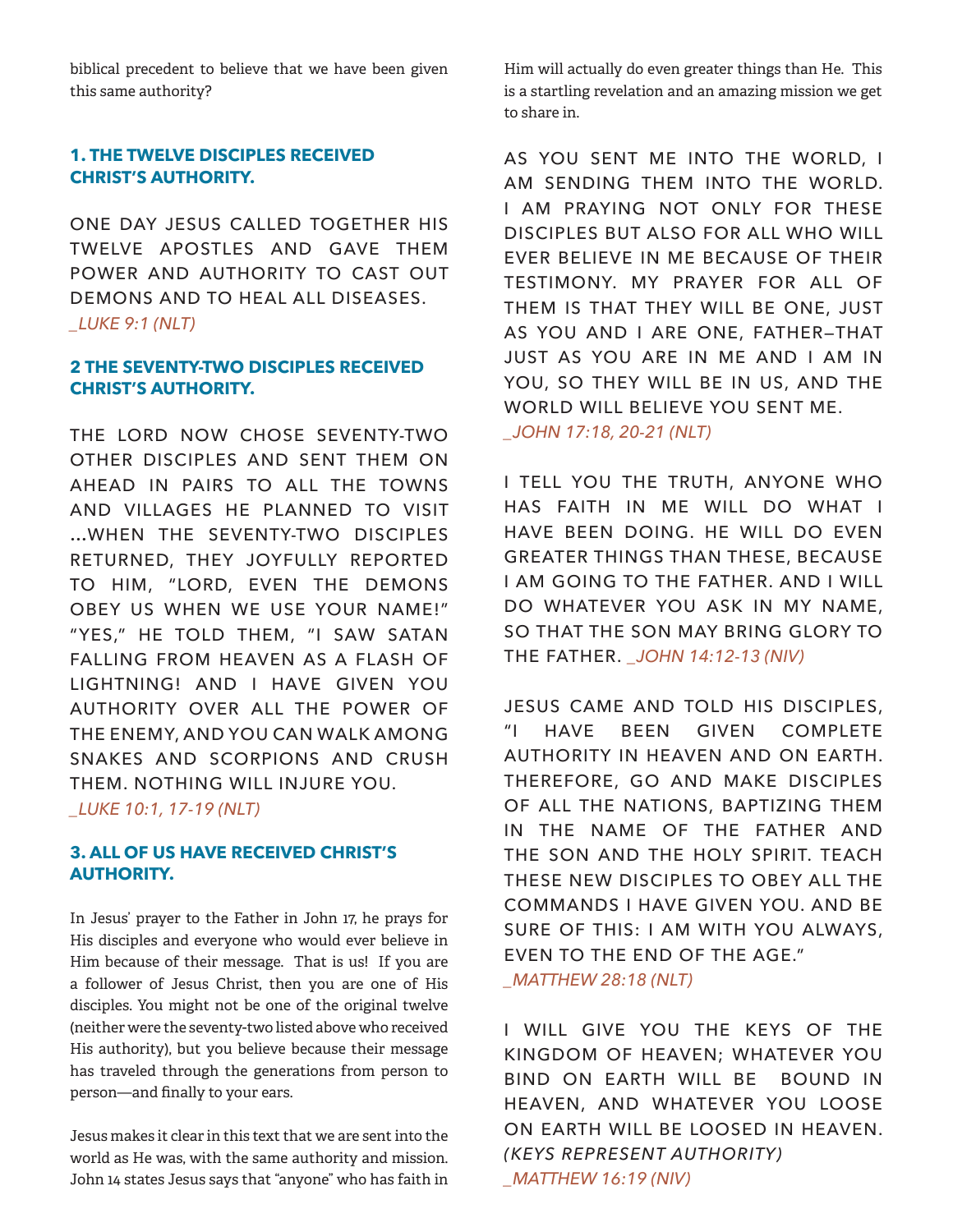# **WE RECEIVE THIS AUTHORITY AT SALVATION**

BUT GOD, BEING RICH IN MERCY, BECAUSE OF HIS GREAT LOVE WITH WHICH HE LOVED US, EVEN WHEN WE WERE DEAD IN OUR TRANSGRESSIONS, MADE US ALIVE TOGETHER WITH CHRIST (BY GRACE YOU HAVE BEEN SAVED), AND RAISED US UP WITH HIM, AND SEATED US WITH HIM IN THE HEAVENLY PLACES, IN CHRIST JESUS. . . *\_EPHESIANS 2:4-6 (NASB)* 

- *Ephesians 2:1-3 tells us that we used to be under the dominion of hell, Satan, and his minions.*
- *Jesus, the great Savior, came and delivered us from the dominion of Satan and transferred us into His kingdom.*
- *Jesus not only delivered us from Satan's domain, but He swept us up and seated us with Him in the heavenlies (Ephesians 1:19-22).*
- *This is a present reality, not one that will be realized only in the future. We now possess every spiritual blessing in the heavenlies (Ephesians 1:3).*

# **THE AUTHORITY STRUCTURE OF THE WORLD**

FOR IN CHRIST ALL THE FULLNESS OF THE DEITY LIVES IN BODILY FORM, AND YOU HAVE BEEN GIVEN FULLNESS IN CHRIST, WHO IS THE HEAD OVER EVERY POWER AND AUTHORITY. *\_COLOSSIANS 2:9-10 (NIV)* 

THEREFORE, SINCE THE CHILDREN SHARE IN FLESH AND BLOOD, HE HIMSELF LIKEWISE ALSO PARTOOK OF THE SAME, THAT THROUGH DEATH HE MIGHT RENDER POWERLESS HIM WHO HAD THE POWER OF DEATH, THAT IS, THE DEVIL, AND MIGHT FREE THOSE WHO THROUGH FEAR OF DEATH WERE SUBJECT TO SLAVERY ALL THEIR LIVES. *\_HEBREWS 2:14 (NASB)* 

WHEN YOU WERE DEAD IN YOUR SINS AND IN THE UNCIRCUMCISION OF YOUR SINFUL NATURE, GOD MADE YOU ALIVE WITH CHRIST. HE FORGAVE US ALL OUR SINS, HAVING CANCELED THE WRITTEN CODE, WITH ITS REGULATIONS, THAT WAS AGAINST US AND THAT STOOD OPPOSED TO US; HE TOOK IT AWAY, NAILING IT TO THE CROSS. AND HAVING DISARMED THE POWERS AND AUTHORITIES, HE MADE A PUBLIC SPECTACLE OF THEM, TRIUMPHING OVER THEM BY THE CROSS. *\_COLOSSIANS 2:13-15 (NIV)* 

### *This chart shows the authority structure of the world:*

| <b>UNBELIEVER</b>   | <b>BELIEVER</b>     |
|---------------------|---------------------|
| <b>Jesus Christ</b> | <b>Jesus Christ</b> |
| Ephesians 1:22      | Ephesians 1:22      |
|                     | <b>Believers</b>    |
|                     | Ephesians 2:6       |
| Satan               | Satan               |
| Ephesians 2:2       | Ephesians 2:2       |
| <b>Spirits</b>      | <b>Spirits</b>      |
| Luke 13:11          | Luke 13:11          |
| <b>Human Beings</b> | <b>Human Beings</b> |
| Genesis 1:26        | Genesis 1:26        |
| <b>Animals</b>      | Animals             |
| Psalms $8:6-8$      | Psalms 8:6-8        |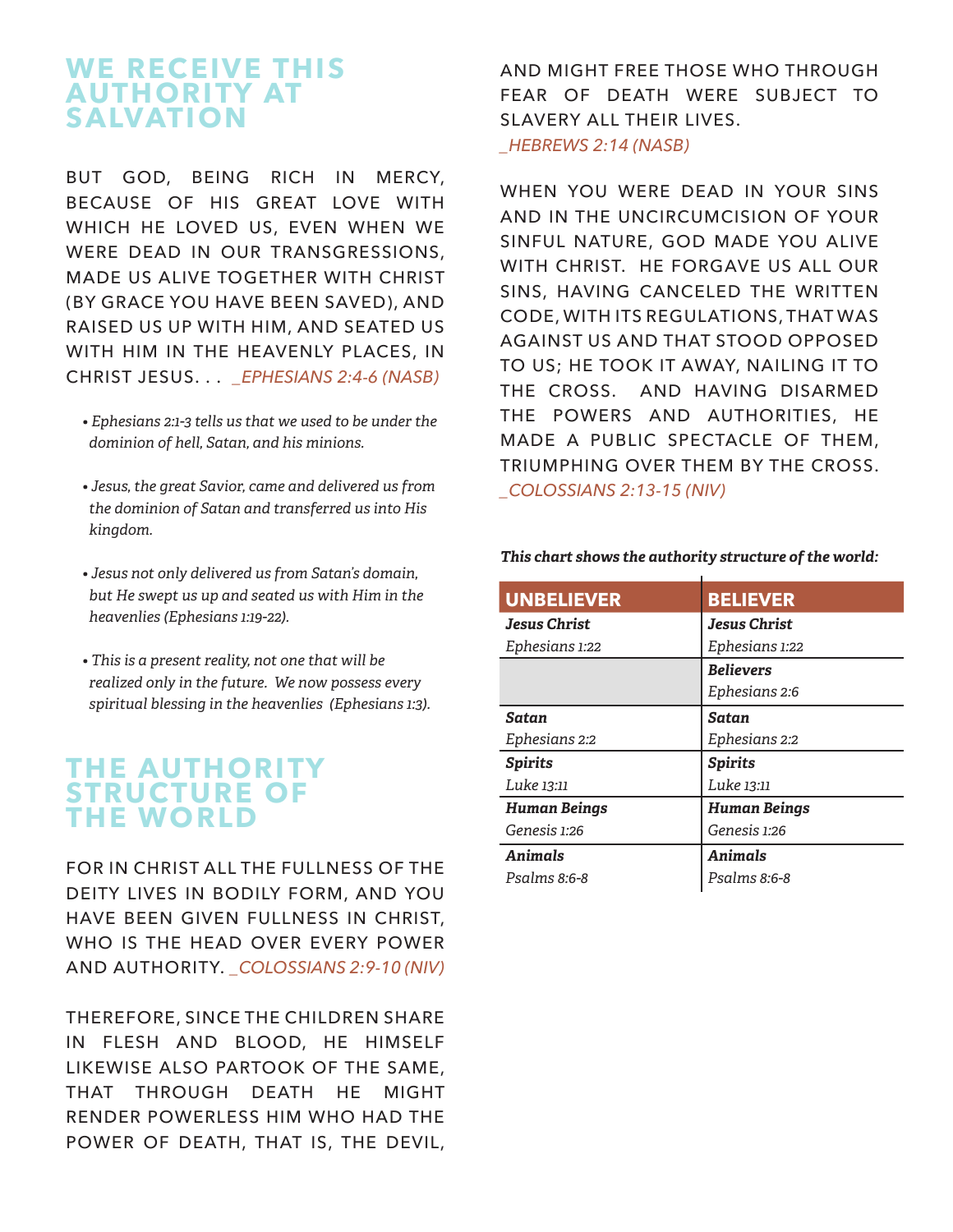# **REMEMBER THAT YOU ARE A "CERTAIN" DISCIPLE OF CHRIST**

So many times we default to thinking we are disqualified as instruments of God's demonstrated power because we are just "normal" people. We could never be a Peter, John, or Paul, let alone even consider being an Elijah or Moses. However, James negates any potential for deifying these men by letting us know that Elijah was a normal human being just like us.

ELIJAH WAS A MAN WITH A NATURE LIKE OURS, AND HE PRAYED EARNESTLY THAT IT WOULD NOT RAIN, AND IT DID NOT RAIN ON THE EARTH FOR THREE YEARS AND SIX MONTHS. *\_JAMES 5:17 (NASB)*

The Scripture does not hide the "warts" of men and women in biblical accounts. Abraham had his messy days as a human being; as did Moses, King David, and the Apostle Peter. We are not any different. God does not release His power to do strategic and supernatural things in perfect human beings, for there are none! He uses His imperfect children!

### *Look at the Scripture about a man named Ananias in the book of Acts:*

NOW THERE WAS A CERTAIN DISCIPLE AT DAMASCUS NAMED ANANIAS; AND TO HIM THE LORD SAID IN A VISION, "ANANIAS." AND HE SAID, "HERE I AM, LORD." SO THE LORD SAID TO HIM, "ARISE AND GO TO THE STREET CALLED STRAIGHT, AND INQUIRE AT THE HOUSE OF JUDAS FOR ONE CALLED SAUL OF TARSUS, FOR BEHOLD, HE IS PRAYING." *\_ACTS 9:10-11 (NKJV)* 

AND ANANIAS WENT HIS WAY AND ENTERED THE HOUSE; AND LAYING HIS HANDS ON HIM HE SAID, "BROTHER SAUL, THE LORD JESUS, WHO APPEARED TO YOU ON THE ROAD AS YOU CAME, HAS SENT ME THAT YOU MAY RECEIVE YOUR

SIGHT AND BE FILLED WITH THE HOLY SPIRIT." IMMEDIATELY THERE FELL FROM HIS EYES SOMETHING LIKE SCALES, AND HE RECEIVED HIS SIGHT AT ONCE; AND HE AROSE AND WAS BAPTIZED. *\_ACTS 9:17-18 (NKJV)* 

The New King James Version describes Ananias as a "certain" disciple. We never hear of him again. We do not read that Ananias had a high position or office in the early church. He simply was a "certain" disciple through whom God exercised His mighty power. God used Ananias to impart healing to Saul and the filling of God's Spirit for his amazing life and ministry. You qualify as a "certain" disciple if you are, through His grace, a believing follower of Jesus Christ.

# **JESUS I KNOW, PAUL I KNOW, BUT WHO ARE YOU?**

SOME JEWS WHO WENT AROUND DRIVING OUT EVIL SPIRITS TRIED TO INVOKE THE NAME OF THE LORD JESUS OVER THOSE WHO WERE DEMON-POSSESSED. THEY WOULD SAY, "IN THE NAME OF JESUS, WHOM PAUL PREACHES, I COMMAND YOU TO COME OUT." SEVEN SONS OF SCEVA, A JEWISH CHIEF PRIEST, WERE DOING THIS. ONE DAY THE EVIL SPIRIT ANSWERED THEM, "JESUS I KNOW, AND I KNOW ABOUT PAUL, BUT WHO ARE YOU?" THEN THE MAN WHO HAD THE EVIL SPIRIT JUMPED ON THEM AND OVERPOWERED THEM ALL. HE GAVE THEM SUCH A BEATING THAT THEY RAN OUT OF THE HOUSE NAKED AND BLEEDING. *\_ACTS 19:13-16 (NIV)* 

The seven sons of Sceva thought they could simply use the name of Jesus and the demons would flee—they were wrong! Authority is not about saying the right thing; it is about who you know. The sons of Sceva did not believe in Christ, so they had no authority—they were not authorized to use His name. They were all then beat to a bloody pulp by one man! But when we